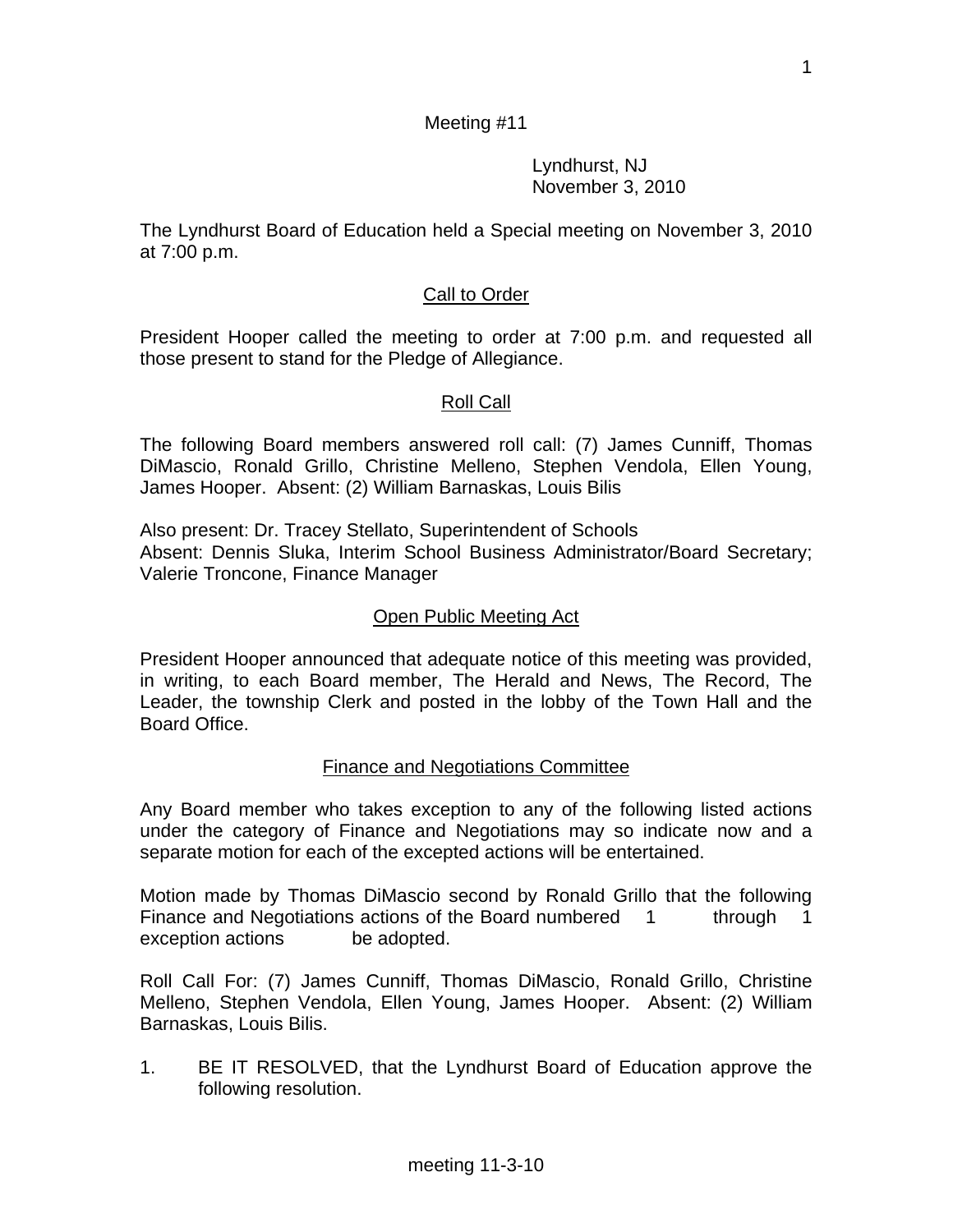#### **RESOLUTION New Middle School at Matera Field**

**WHEREAS**, the Lyndhurst Board of Education ("Board") desires to construct a new Middle School at Matera Field to benefit the residents of Lyndhurst; and

**WHEREAS**, the current Lyndhurst School system building facilities are in immediate need for maintenance, repair, and upgrading as the majority of the Lyndhurst Building in question have been built in early to middle 1900's

**WHEREAS**, Benecke Economics has been engaged to assist the township of Lyndhurst ("Township") to coordinate the potential construction of a new Middle School at Matera field located off of Ridge Road; and

**WHEREAS**, the project includes the construction of a \$37,000,000 Middle School similar to the one envisioned in the March 2007 project application approved by the State Department of Education in May, 2007; and

**WHEREAS**, the newly minted project will be voted on by public referendum on January 25, 2011 or as soon thereafter as possible. The amount of the referendum is estimated at \$30 million, with the remaining \$7 million being financed by the Township, for use of the OEM facilities and classroom space for senior and other such community programming.

**WHEREAS**, the new school is part of the district's long range facilities plan, as may be reasonably modified as necessary to meet the township's Board of Education needs.

**WHEREAS**, the within concept is to, but not limited to, replace Lincoln School and perhaps other elementary school facilities with this new school and to re-district the schools (intra-Lyndhurst); to eradicate localized school crowding and inefficiencies and to replace substandard schools such as Lincoln School, in particular; and

**WHEREAS**, the Lincoln School and Matera Field are now designated as an Area in Need of Redevelopment. It is the intent that upon approval of the referendum that the school district will sell the Lincoln School as part of a Township redevelopment plan; and

**WHEREAS**, DMR Architects proposed plans include the need for the Township OEM facilities; and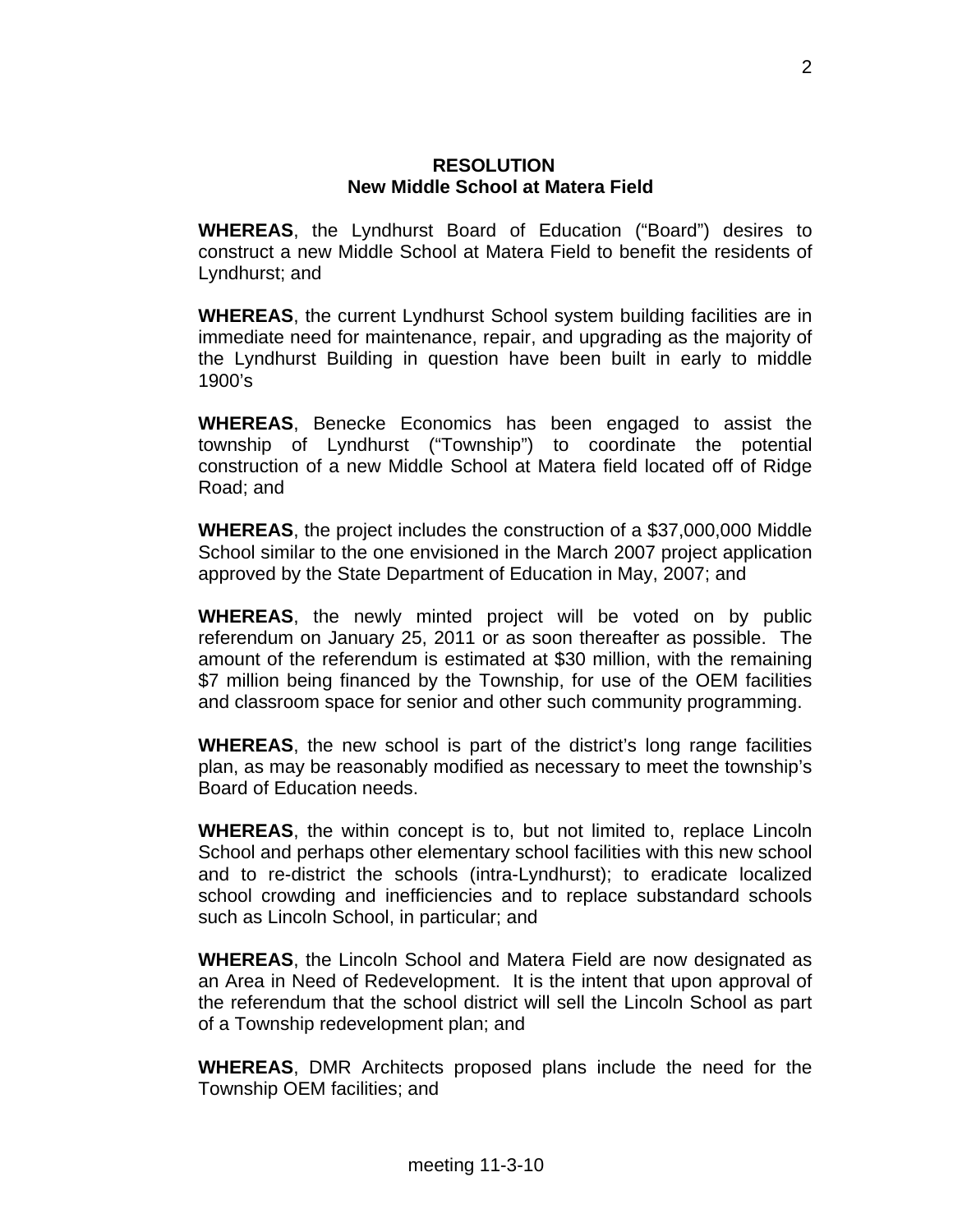**WHEREAS**, projected financing plans, including note/bond amortization schedules, etc. have been submitted and reviewed by the Board; and

**WHEREAS**, the DMR Architects and Benecke Economic's Principal Planner, Fred Suljic, PP will be reviewing the condition of the facilities and we will be working with the Superintendent relating to students, demographics, etc.; and

**WHEREAS**, the Board will then objectively present the finalized project with its related facts to the public for referendum vote as per the laws of the State of New Jersey.

**WHEREAS**, construction costs are generally lower in this current economic climate, financing costs are favorable, and the reality of the current schools disrepair status; and

**WHEREAS**, the Lyndhurst Board of Education as a result, in part of deferring building facility improvements over the year, in anticipation of a Middle School or like project, has minimum outstanding financing debt. It has further been determined that to wait or delay such a school facilities action will only cost the taxpayers more money in the long run; and

**NOW THEREFORE, BE IT RESOLVED**, that the Lyndhurst Board of Education hereby acknowledges its support of the construction of a new Middle School at Matera Field with related actions as described above. Moreover, the Board Superintendent and Board Attorney are hereby authorized to execute the required documentation to have the proposed new Middle School plan at Matera Field for public referendum as per the terms of the State of New Jersey

# Pubic Comments

Agenda Items

None

Non-Agenda Items

Doris Vacca – Bathrooms at various elementary schools.

#### Adjournment

Motion by Ellen Young second by Ronald Grillo and unanimously carried, the meeting was adjourned at 7:23 p.m.